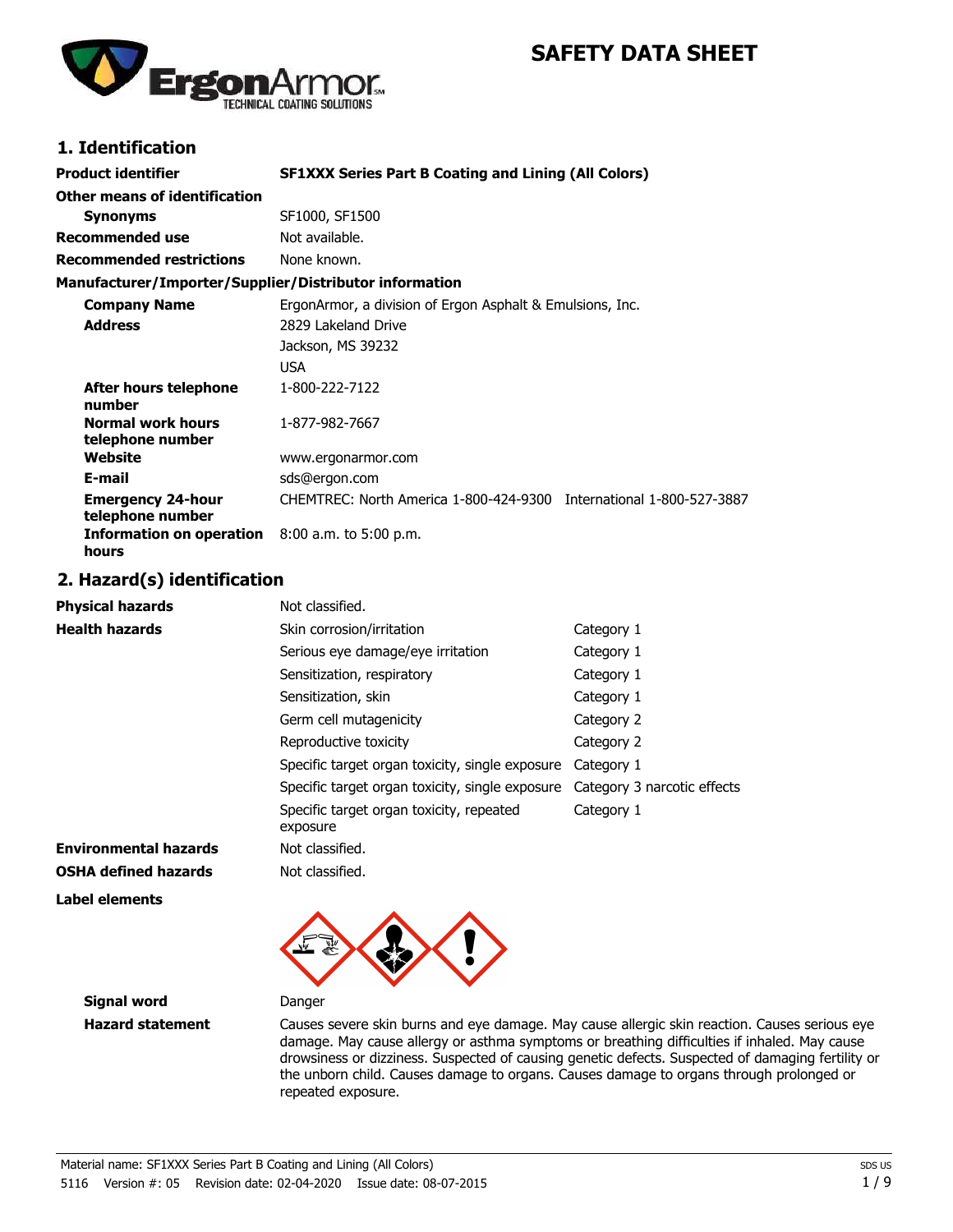| <b>Precautionary statement</b>               |                                                                                                                                                                                                                                                                                                                                                                                                                                                                                                                                                                                                                                                                                                                                                                                                                                                                                                                                                                          |
|----------------------------------------------|--------------------------------------------------------------------------------------------------------------------------------------------------------------------------------------------------------------------------------------------------------------------------------------------------------------------------------------------------------------------------------------------------------------------------------------------------------------------------------------------------------------------------------------------------------------------------------------------------------------------------------------------------------------------------------------------------------------------------------------------------------------------------------------------------------------------------------------------------------------------------------------------------------------------------------------------------------------------------|
| <b>Prevention</b>                            | Obtain special instructions before use. Do not handle until all safety precautions have been read<br>and understood. Do not breathe dust/fume/gas/mist/vapors/spray. Wash thoroughly after<br>handling. Do not eat, drink or smoke when using this product. Use only outdoors or in a<br>well-ventilated area. Contaminated work clothing must not be allowed out of the workplace. Wear<br>protective gloves/protective clothing/eye protection/face protection. In case of inadequate<br>ventilation wear respiratory protection.                                                                                                                                                                                                                                                                                                                                                                                                                                      |
| <b>Response</b>                              | IF ON SKIN: Gently wash with plenty of soap and water. If skin irritation or rash occurs: Get<br>medical advice/attention. IF SWALLOWED: Rinse mouth. Do NOT induce vomiting. Call a POISON<br>CENTER/doctor if you feel unwell. IF ON SKIN (or hair): Remove/Take off immediately all<br>contaminated clothing. Rinse skin with water/shower. Wash contaminated clothing before reuse.<br>IF INHALED: Remove to fresh air and keep at rest in a position comfortable for breathing.<br>Immediately call a poison center/doctor. Specific treatment see Section 4 of this SDS. IF IN EYES:<br>Rinse cautiously with water for several minutes. Remove contact lenses, if present and easy to do.<br>Continue rinsing. If inhaled: If breathing is difficult, remove person to fresh air and keep<br>comfortable for breathing. If experiencing respiratory symptoms: Call a POISON CENTER or<br>doctor/physician. If exposed or concerned: Get medical advice/attention. |
| <b>Storage</b>                               | Store in a well-ventilated place. Keep container tightly closed. Store locked up.                                                                                                                                                                                                                                                                                                                                                                                                                                                                                                                                                                                                                                                                                                                                                                                                                                                                                        |
| <b>Disposal</b>                              | Dispose of contents/container in accordance with local/regional/national/international regulations.                                                                                                                                                                                                                                                                                                                                                                                                                                                                                                                                                                                                                                                                                                                                                                                                                                                                      |
| Hazard(s) not otherwise<br>classified (HNOC) | None known.                                                                                                                                                                                                                                                                                                                                                                                                                                                                                                                                                                                                                                                                                                                                                                                                                                                                                                                                                              |
| <b>Supplemental information</b>              | Not applicable.                                                                                                                                                                                                                                                                                                                                                                                                                                                                                                                                                                                                                                                                                                                                                                                                                                                                                                                                                          |
|                                              |                                                                                                                                                                                                                                                                                                                                                                                                                                                                                                                                                                                                                                                                                                                                                                                                                                                                                                                                                                          |

# **3. Composition/information on ingredients**

**Mixtures**

| <b>Chemical name</b>                                                                   | <b>Common name and synonyms</b> | <b>CAS number</b> | $\frac{0}{0}$ |
|----------------------------------------------------------------------------------------|---------------------------------|-------------------|---------------|
| [3-(aminoethyl)phenyl]methanamin<br>e                                                  |                                 | 1477-55-0         | $10 - 30$     |
| 3-AMINOMETHYL-3,5,5-TRIMETHYL<br><b>CYCLOHEXYLAMINE</b>                                |                                 | 2855-13-2         | $10 - 30$     |
| FORMALDEHYDE, POLYMER WITH<br>N1,N2-BIS(2-AMINOETHYL)-1,2-ET<br>HANEDIAMINE AND PHENOL |                                 | 32610-77-8        | $10 - 30$     |
| PHENOL, 4-NONYL-, BRANCHED                                                             |                                 | 84852-15-3        | $10 - 30$     |
| Other components below reportable levels                                               |                                 |                   | 16            |

#### **4. First-aid measures**

| <b>Inhalation</b>                                                                   | Remove victim to fresh air and keep at rest in a position comfortable for breathing. Oxygen or<br>artificial respiration if needed. Do not use mouth-to-mouth method if victim inhaled the substance.<br>Induce artificial respiration with the aid of a pocket mask equipped with a one-way valve or other<br>proper respiratory medical device. Call a physician or poison control center immediately.                                                                                                                                                   |
|-------------------------------------------------------------------------------------|------------------------------------------------------------------------------------------------------------------------------------------------------------------------------------------------------------------------------------------------------------------------------------------------------------------------------------------------------------------------------------------------------------------------------------------------------------------------------------------------------------------------------------------------------------|
| <b>Skin contact</b>                                                                 | Remove contaminated clothing immediately and wash skin with soap and water. Call a physician or<br>poison control center immediately. Chemical burns must be treated by a physician. For minor skin<br>contact, avoid spreading material on unaffected skin. Wash contaminated clothing before reuse.<br>Wash clothing separately before reuse.                                                                                                                                                                                                            |
| Eye contact                                                                         | Immediately flush eyes with plenty of water for at least 15 minutes. If a contact lens is present, DO<br>NOT delay irrigation or attempt to remove the lens. Continue rinsing. Call a physician or poison<br>control center immediately.                                                                                                                                                                                                                                                                                                                   |
| <b>Ingestion</b>                                                                    | Call a physician or poison control center immediately. If swallowed, rinse mouth with water (only if<br>the person is conscious). Never give anything by mouth to a victim who is unconscious or is having<br>convulsions. Do not induce vomiting. If vomiting occurs, keep head low so that stomach content<br>doesn't get into the lungs. Do not use mouth-to-mouth method if victim ingested the substance.<br>Induce artificial respiration with the aid of a pocket mask equipped with a one-way valve or other<br>proper respiratory medical device. |
| Most important<br>symptoms/effects, acute and<br>delayed                            | Burning pain and severe corrosive skin damage. Causes serious eye damage. Symptoms may<br>include stinging, tearing, redness, swelling, and blurred vision. Permanent eye damage including<br>blindness could result. May cause an allergic skin reaction. Dermatitis. Rash.                                                                                                                                                                                                                                                                               |
| <b>Indication of immediate</b><br>medical attention and special<br>treatment needed | Provide general supportive measures and treat symptomatically. Keep victim under observation.<br>Symptoms may be delayed.                                                                                                                                                                                                                                                                                                                                                                                                                                  |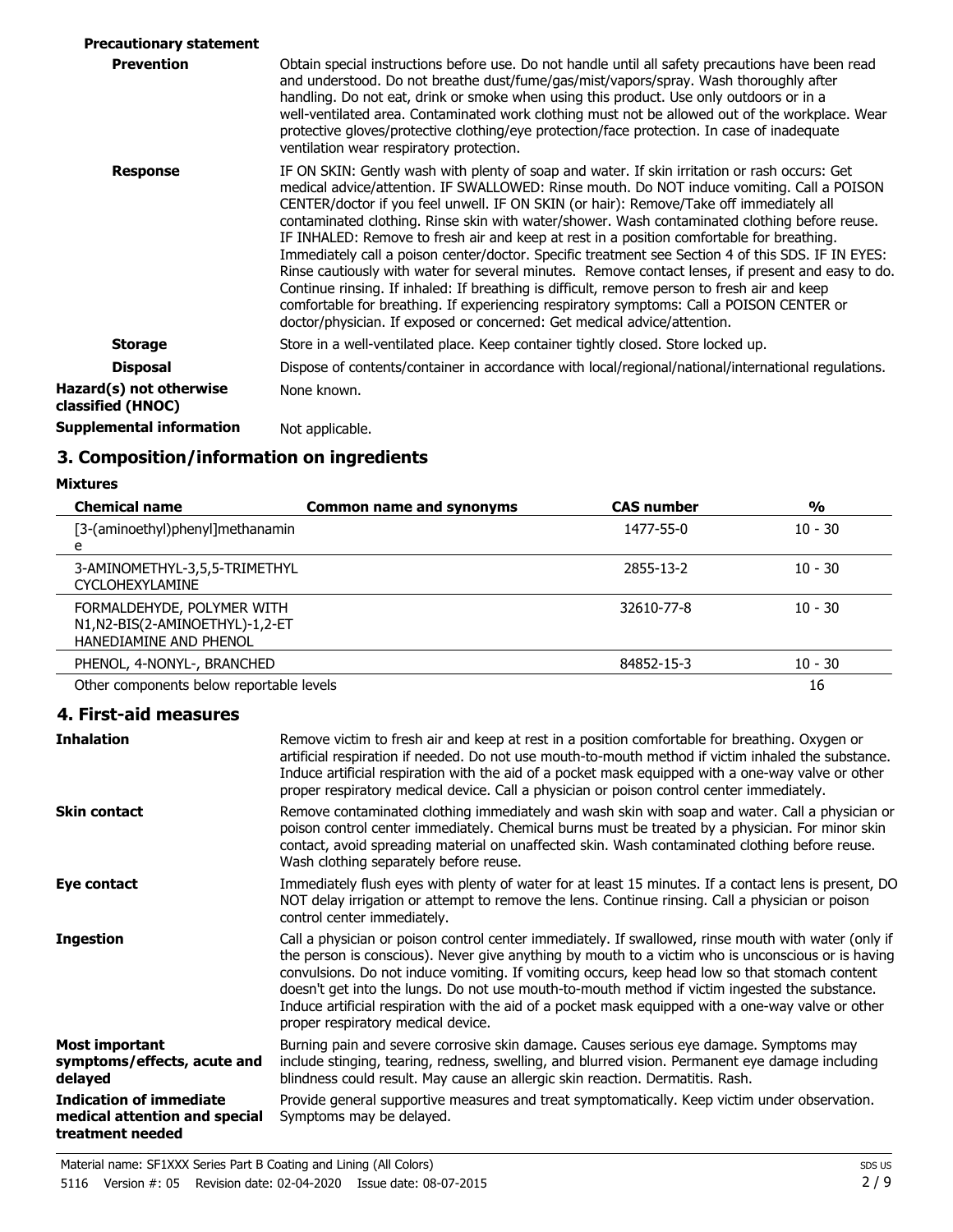| <b>General information</b>                                                       | Ensure that medical personnel are aware of the material(s) involved, and take precautions to<br>protect themselves. Show this safety data sheet to the doctor in attendance.                                                                                                                                                                                                                                                                                                                                                                                                              |  |
|----------------------------------------------------------------------------------|-------------------------------------------------------------------------------------------------------------------------------------------------------------------------------------------------------------------------------------------------------------------------------------------------------------------------------------------------------------------------------------------------------------------------------------------------------------------------------------------------------------------------------------------------------------------------------------------|--|
| 5. Fire-fighting measures                                                        |                                                                                                                                                                                                                                                                                                                                                                                                                                                                                                                                                                                           |  |
| Suitable extinguishing media                                                     | Water fog. Alcohol foam. Foam. Dry chemical powder. Carbon dioxide (CO2).                                                                                                                                                                                                                                                                                                                                                                                                                                                                                                                 |  |
| <b>Unsuitable extinguishing</b><br>media                                         | Water. Do not use water jet as an extinguisher, as this will spread the fire.                                                                                                                                                                                                                                                                                                                                                                                                                                                                                                             |  |
| <b>Specific hazards arising from</b><br>the chemical                             | Fire may produce irritating, corrosive and/or toxic gases.                                                                                                                                                                                                                                                                                                                                                                                                                                                                                                                                |  |
| Special protective equipment<br>and precautions for<br>firefighters              | Wear full protective clothing, including helmet, self-contained positive pressure or pressure demand<br>breathing apparatus, protective clothing and face mask.                                                                                                                                                                                                                                                                                                                                                                                                                           |  |
| <b>Fire fighting</b><br>equipment/instructions                                   | In the event of fire, cool tanks with water spray. Use water spray to cool unopened containers. Cool<br>containers exposed to flames with water until well after the fire is out. Water runoff can cause<br>environmental damage.                                                                                                                                                                                                                                                                                                                                                         |  |
| <b>Specific methods</b>                                                          | In the event of fire, cool tanks with water spray. Use water spray to cool unopened containers.                                                                                                                                                                                                                                                                                                                                                                                                                                                                                           |  |
| <b>General fire hazards</b>                                                      | No unusual fire or explosion hazards noted.                                                                                                                                                                                                                                                                                                                                                                                                                                                                                                                                               |  |
| 6. Accidental release measures                                                   |                                                                                                                                                                                                                                                                                                                                                                                                                                                                                                                                                                                           |  |
| <b>Personal precautions,</b><br>protective equipment and<br>emergency procedures | Keep unnecessary personnel away. Keep people away from and upwind of spill/leak. Wear<br>appropriate protective equipment and clothing during clean-up. Do not breathe mist or vapor. Fully<br>encapsulating, vapor protective clothing should be worn for spills and leaks with no fire. Do not<br>touch damaged containers or spilled material unless wearing appropriate protective clothing.<br>Ventilate closed spaces before entering them. Local authorities should be advised if significant<br>spillages cannot be contained. For personal protection, see section 8 of the SDS. |  |
| <b>Methods and materials for</b>                                                 | Extinguish all flames in the vicinity. This product is miscible in water.                                                                                                                                                                                                                                                                                                                                                                                                                                                                                                                 |  |
| containment and cleaning up                                                      | Large Spills: Stop the flow of material, if this is without risk. Dike the spilled material, where this is<br>possible. Cover with plastic sheet to prevent spreading. Use a non-combustible material like<br>vermiculite, sand or earth to soak up the product and place into a container for later disposal.<br>Prevent entry into waterways, sewer, basements or confined areas. Following product recovery,<br>flush area with water.                                                                                                                                                 |  |
|                                                                                  | Small Spills: Wipe up with absorbent material (e.g. cloth, fleece). Clean surface thoroughly to<br>remove residual contamination.                                                                                                                                                                                                                                                                                                                                                                                                                                                         |  |
|                                                                                  | Never return spills in original containers for re-use.                                                                                                                                                                                                                                                                                                                                                                                                                                                                                                                                    |  |
| <b>Environmental precautions</b>                                                 | Prevent further leakage or spillage if safe to do so. Avoid discharge into drains, water courses or                                                                                                                                                                                                                                                                                                                                                                                                                                                                                       |  |

#### **7. Handling and storage**

| <b>Precautions for safe handling</b>                                             | Do not handle until all safety precautions have been read and understood. Do not get this material<br>in contact with eyes. When using do not eat or drink. Do not get this material in contact with skin.<br>Do not taste or swallow. Avoid prolonged exposure. Use personal protective equipment as required.<br>Do not get this material on clothing. Observe good industrial hygiene practices. Do not breathe<br>dust/fume/gas/mist/vapors/spray. Wash hands thoroughly after handling. |
|----------------------------------------------------------------------------------|----------------------------------------------------------------------------------------------------------------------------------------------------------------------------------------------------------------------------------------------------------------------------------------------------------------------------------------------------------------------------------------------------------------------------------------------------------------------------------------------|
| <b>Conditions for safe storage,</b><br>including any<br><i>incompatibilities</i> | Store locked up. Keep away from food, drink and animal feedingstuffs.                                                                                                                                                                                                                                                                                                                                                                                                                        |

### **8. Exposure controls/personal protection**

onto the ground.

### **Occupational exposure limits US. ACGIH Threshold Limit Values Components Components Type Value** [3-(aminoethyl)phenyl]meth Ceiling Ceiling Ceiling 0.1 mg/m3 anamine (CAS 1477-55-0) **US. NIOSH: Pocket Guide to Chemical Hazards Components Type Value** [3-(aminoethyl)phenyl]meth Ceiling Ceiling Ceiling 0.1 mg/m3 anamine (CAS 1477-55-0)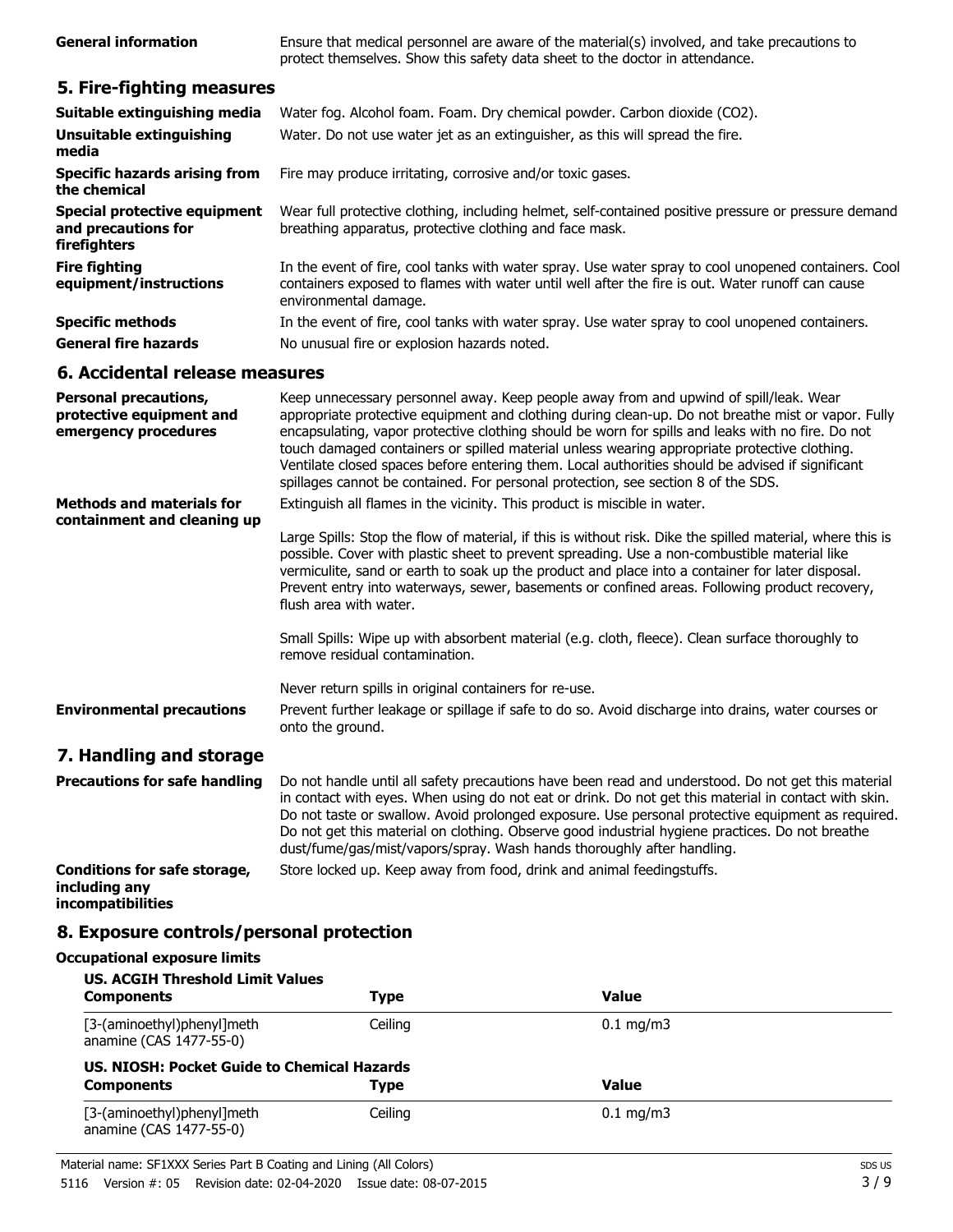| <b>Biological limit values</b>                                        | No biological exposure limits noted for the ingredient(s).  |                                                                                                                                                                                                                                                                                                                                                                                        |
|-----------------------------------------------------------------------|-------------------------------------------------------------|----------------------------------------------------------------------------------------------------------------------------------------------------------------------------------------------------------------------------------------------------------------------------------------------------------------------------------------------------------------------------------------|
| <b>Exposure guidelines</b>                                            |                                                             |                                                                                                                                                                                                                                                                                                                                                                                        |
| US - California OELs: Skin designation                                |                                                             |                                                                                                                                                                                                                                                                                                                                                                                        |
|                                                                       | [3-(aminoethyl)phenyl]methanamine (CAS 1477-55-0)           | Can be absorbed through the skin.                                                                                                                                                                                                                                                                                                                                                      |
| US - Tennessee OELs: Skin designation                                 |                                                             |                                                                                                                                                                                                                                                                                                                                                                                        |
|                                                                       | [3-(aminoethyl)phenyl]methanamine (CAS 1477-55-0)           | Can be absorbed through the skin.                                                                                                                                                                                                                                                                                                                                                      |
| US ACGIH Threshold Limit Values: Skin designation                     |                                                             |                                                                                                                                                                                                                                                                                                                                                                                        |
|                                                                       | [3-(aminoethyl)phenyl]methanamine (CAS 1477-55-0)           | Can be absorbed through the skin.                                                                                                                                                                                                                                                                                                                                                      |
|                                                                       | US NIOSH Pocket Guide to Chemical Hazards: Skin designation |                                                                                                                                                                                                                                                                                                                                                                                        |
|                                                                       | [3-(aminoethyl)phenyl]methanamine (CAS 1477-55-0)           | Can be absorbed through the skin.                                                                                                                                                                                                                                                                                                                                                      |
| <b>Appropriate engineering</b><br>controls                            | occupational exposure limit is not exceeded.                | Provide adequate ventilation, including appropriate local extraction, to ensure that the defined                                                                                                                                                                                                                                                                                       |
| Individual protection measures, such as personal protective equipment |                                                             |                                                                                                                                                                                                                                                                                                                                                                                        |
| Eye/face protection                                                   | Chemical goggles and face shield are recommended.           |                                                                                                                                                                                                                                                                                                                                                                                        |
| <b>Skin protection</b>                                                |                                                             |                                                                                                                                                                                                                                                                                                                                                                                        |
| <b>Hand protection</b>                                                | Wear appropriate chemical resistant gloves.                 |                                                                                                                                                                                                                                                                                                                                                                                        |
| <b>Other</b>                                                          |                                                             | Skin protection should include disposable chemical resistant coveralls with hoods. Hand protection<br>should include appropriate chemical resistant disposable gloves, such as nitrile rubber.                                                                                                                                                                                         |
| <b>Respiratory protection</b>                                         |                                                             | If in spray application, respiratory protection should include at a minimum a fullface air purifying<br>respirator (APR) with combination particulate (P100) and organic vapor (OV) cartridges. A full-face<br>APR has an assigned protection factor (APF) of 50, as designated by OSHA. As a substitute, a PAPF<br>with a loose-fitting hood could be used as respiratory protection. |
| <b>Thermal hazards</b>                                                |                                                             | Wear appropriate thermal protective clothing, when necessary.                                                                                                                                                                                                                                                                                                                          |
| <b>General hygiene</b><br>considerations                              | food and drink.                                             | Do not get in eyes. Do not get this material in contact with skin. Do not get this material on<br>clothing. Wash hands before breaks and immediately after handling the product. Keep away from                                                                                                                                                                                        |

# **9. Physical and chemical properties**

| <b>Appearance</b>                                       | Liquid.                     |
|---------------------------------------------------------|-----------------------------|
| <b>Physical state</b>                                   | Liquid.                     |
| Form                                                    | Liquid.                     |
| Color                                                   | Colourless to light yellow. |
| Odor                                                    | Amine-like.                 |
| <b>Odor threshold</b>                                   | Not available.              |
| рH                                                      | Alkaline                    |
| <b>Melting point/freezing point</b>                     | Not available.              |
| <b>Initial boiling point and</b><br>boiling range       | > 476.6 °F (> 247 °C)       |
| <b>Flash point</b>                                      | $>$ 199.4 °F ( $>$ 93.0 °C) |
| <b>Evaporation rate</b>                                 | Not available.              |
| Flammability (solid, gas)                               | Not available.              |
| Upper/lower flammability or explosive limits            |                             |
| <b>Flammability limit - lower</b> Not available.<br>(%) |                             |
| <b>Flammability limit -</b><br>upper $(\% )$            | Not available.              |
| <b>Explosive limit - lower</b><br>(%)                   | Not available.              |
| <b>Explosive limit - upper</b><br>(%)                   | Not available.              |
| Vapor pressure                                          | 13.3 Pa                     |
| <b>Vapor density</b>                                    | Not available.              |
| <b>Relative density</b>                                 | Not available.              |
|                                                         |                             |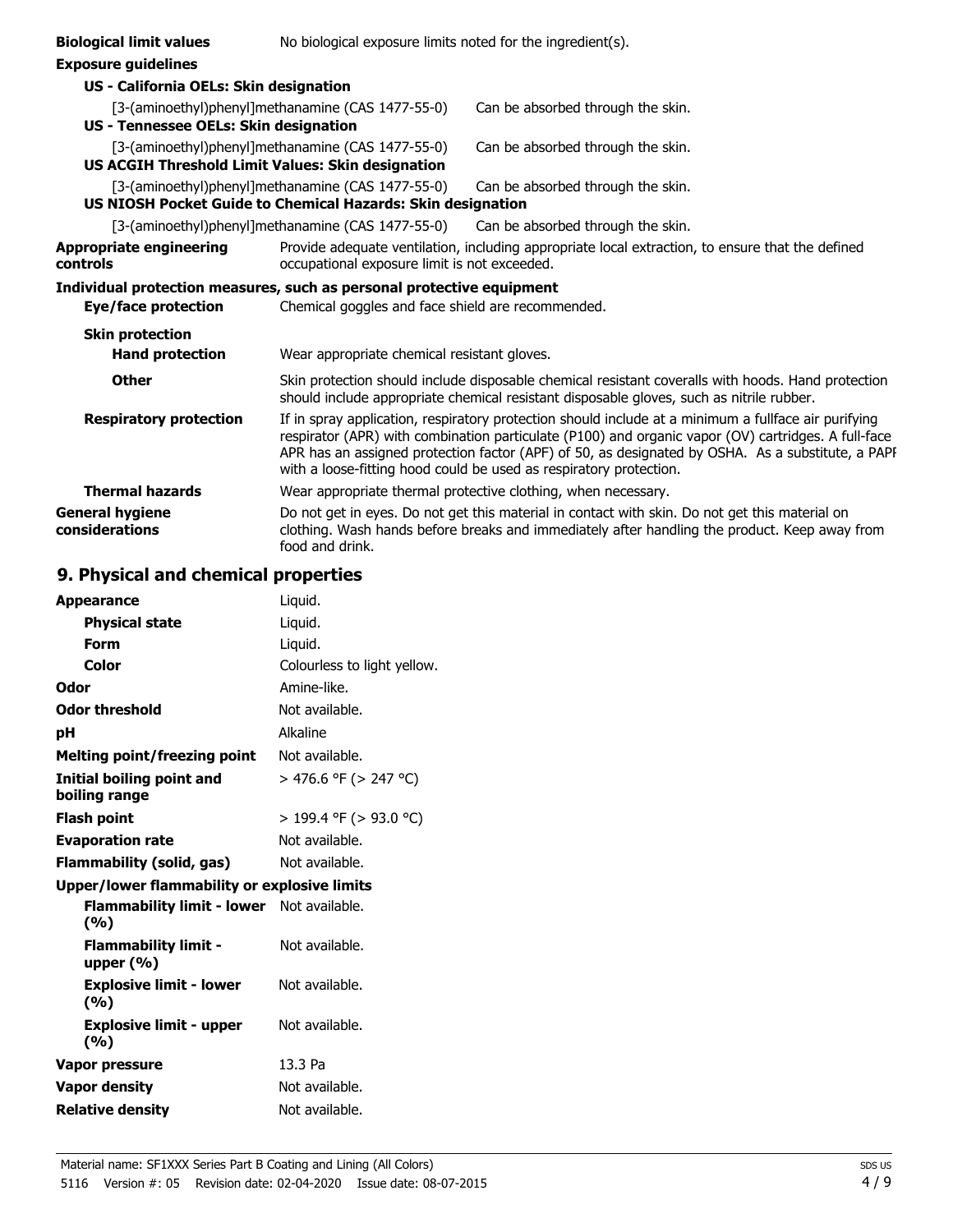| Solubility(ies)                                   |                   |
|---------------------------------------------------|-------------------|
| Solubility (water)                                | Partially soluble |
| <b>Partition coefficient</b><br>(n-octanol/water) | Not available.    |
| <b>Auto-ignition temperature</b>                  | Not available.    |
| <b>Decomposition temperature</b>                  | Not available.    |
| Viscosity                                         | Not available.    |
| Other information                                 |                   |
| Density                                           | 8.44 lb/gal       |
| <b>Specific gravity</b>                           | 1.01              |
|                                                   |                   |

# **10. Stability and reactivity**

| <b>Reactivity</b>                            | The product is stable and non-reactive under normal conditions of use, storage and transport                                                                                            |
|----------------------------------------------|-----------------------------------------------------------------------------------------------------------------------------------------------------------------------------------------|
| <b>Chemical stability</b>                    | Stable at normal conditions.                                                                                                                                                            |
| <b>Possibility of hazardous</b><br>reactions | Hazardous polymerization can occur with elevated temperatures.                                                                                                                          |
| <b>Conditions to avoid</b>                   | Avoid temperatures exceeding the flash point. Contact with incompatible materials.                                                                                                      |
| <b>Incompatible materials</b>                | Acids. Alkaline metals. Amines. Peroxides. Fluorine. Chlorine. Phenols. Strong acids, alkalies and<br>oxidizing agents.                                                                 |
| <b>Hazardous decomposition</b><br>products   | Toxic gas. If product is burned hazardous gases such as oxides of carbon and nitrogen and variou:<br>hydrocarbons may be produced. Upon combustion, oxides of chlorine may be released. |

# **11. Toxicological information**

### **Information on likely routes of exposure**

| <b>Inhalation</b>                                                                  | Harmful if inhaled.                                                                                                                                                                                                                            |
|------------------------------------------------------------------------------------|------------------------------------------------------------------------------------------------------------------------------------------------------------------------------------------------------------------------------------------------|
| <b>Skin contact</b>                                                                | Causes severe skin burns and eye damage.                                                                                                                                                                                                       |
| Eye contact                                                                        | Causes serious eye damage.                                                                                                                                                                                                                     |
| <b>Ingestion</b>                                                                   | Harmful if swallowed.                                                                                                                                                                                                                          |
| Symptoms related to the<br>physical, chemical and<br>toxicological characteristics | Irritation of eyes and mucous membranes. Burning pain and severe corrosive skin damage.                                                                                                                                                        |
| <b>Information on toxicological effects</b>                                        |                                                                                                                                                                                                                                                |
| <b>Acute toxicity</b>                                                              | Not available.                                                                                                                                                                                                                                 |
| <b>Skin corrosion/irritation</b>                                                   | Causes severe skin burns and eye damage.                                                                                                                                                                                                       |
| Serious eye damage/eye<br>irritation                                               | Risk of serious damage to eyes.                                                                                                                                                                                                                |
| <b>Respiratory or skin sensitization</b>                                           |                                                                                                                                                                                                                                                |
| <b>Respiratory sensitization</b>                                                   | May cause allergy or asthma symptoms or breathing difficulties if inhaled                                                                                                                                                                      |
| <b>Skin sensitization</b>                                                          | Corrosive to skin and eyes.                                                                                                                                                                                                                    |
| <b>Germ cell mutagenicity</b>                                                      | Suspected of causing genetic defects.                                                                                                                                                                                                          |
| Carcinogenicity                                                                    | This product is not considered to be a carcinogen by IARC, ACGIH, NTP, or OSHA. This product<br>contains crystalline silica. Silica is a known carcinogen; however in this encapsulated form the<br>normal routes of exposure are unavailable. |
|                                                                                    | <b>IARC Monographs. Overall Evaluation of Carcinogenicity</b>                                                                                                                                                                                  |
| Not listed.                                                                        |                                                                                                                                                                                                                                                |
|                                                                                    | OSHA Specifically Regulated Substances (29 CFR 1910.1001-1052)                                                                                                                                                                                 |
| Not regulated.                                                                     | US. National Toxicology Program (NTP) Report on Carcinogens                                                                                                                                                                                    |
| Not listed.                                                                        |                                                                                                                                                                                                                                                |
| <b>Reproductive toxicity</b>                                                       | Suspected of damaging fertility or the unborn child. Avoid exposure to women during early<br>pregnancy.                                                                                                                                        |
| <b>Specific target organ toxicity</b><br>- single exposure                         | Causes central nervous system effects. Eyes. Narcotic effects. May cause drowsiness and dizziness.                                                                                                                                             |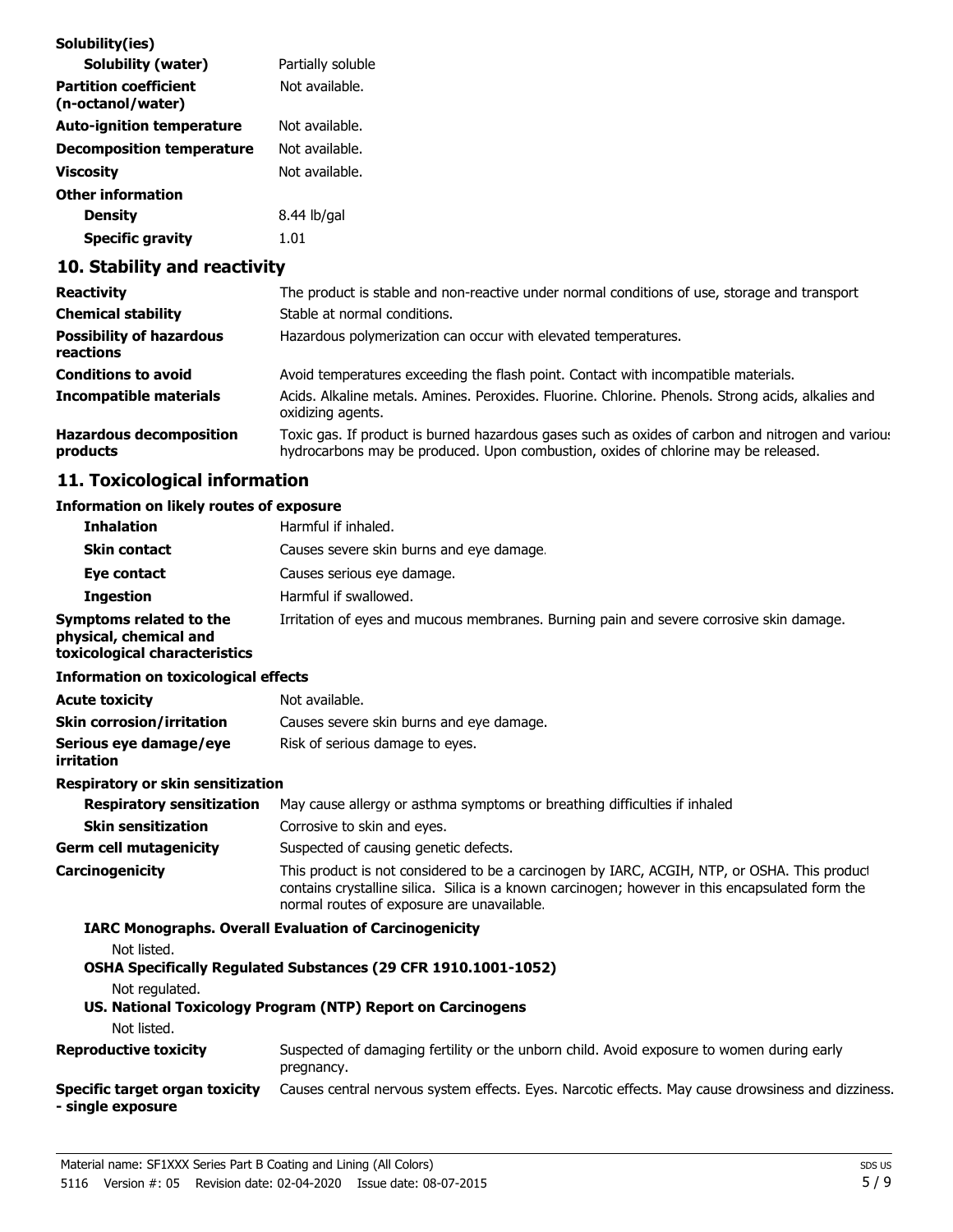| Specific target organ toxicity<br>- repeated exposure | Blood. Skin. Respiratory system. Liver. Kidneys. |
|-------------------------------------------------------|--------------------------------------------------|
| <b>Aspiration hazard</b>                              | Not available.                                   |
| <b>Chronic effects</b>                                | Prolonged inhalation may be harmful.             |

### **12. Ecological information**

**Ecotoxicity**

Harmful to aquatic life. Components of this product are hazardous to aquatic life. Accumulation in aquatic organisms is expected.

| <b>Product</b>                                                                  |                                                                                                                                                                                                                                                                                                                                                                                                                                         | <b>Species</b>                                                                                                                                                                             | <b>Test Results</b>                                                                                 |  |
|---------------------------------------------------------------------------------|-----------------------------------------------------------------------------------------------------------------------------------------------------------------------------------------------------------------------------------------------------------------------------------------------------------------------------------------------------------------------------------------------------------------------------------------|--------------------------------------------------------------------------------------------------------------------------------------------------------------------------------------------|-----------------------------------------------------------------------------------------------------|--|
| SF1XXX Series Part B Coating and Lining (All Colors)                            |                                                                                                                                                                                                                                                                                                                                                                                                                                         |                                                                                                                                                                                            |                                                                                                     |  |
| <b>Aquatic</b>                                                                  |                                                                                                                                                                                                                                                                                                                                                                                                                                         |                                                                                                                                                                                            |                                                                                                     |  |
| Crustacea                                                                       | <b>EC50</b>                                                                                                                                                                                                                                                                                                                                                                                                                             | Daphnia                                                                                                                                                                                    | 0.1113 mg/l, 48 hours estimated                                                                     |  |
| <b>Components</b>                                                               |                                                                                                                                                                                                                                                                                                                                                                                                                                         | <b>Species</b>                                                                                                                                                                             | <b>Test Results</b>                                                                                 |  |
| 3-AMINOMETHYL-3,5,5-TRIMETHYLCYCLOHEXYLAMINE (CAS 2855-13-2)                    |                                                                                                                                                                                                                                                                                                                                                                                                                                         |                                                                                                                                                                                            |                                                                                                     |  |
| <b>Aquatic</b>                                                                  |                                                                                                                                                                                                                                                                                                                                                                                                                                         |                                                                                                                                                                                            |                                                                                                     |  |
| Crustacea                                                                       | <b>EC50</b>                                                                                                                                                                                                                                                                                                                                                                                                                             | Water flea (Daphnia magna)                                                                                                                                                                 | 14.6 - 21.5 mg/l, 48 hours                                                                          |  |
| PHENOL, 4-NONYL-, BRANCHED (CAS 84852-15-3)                                     |                                                                                                                                                                                                                                                                                                                                                                                                                                         |                                                                                                                                                                                            |                                                                                                     |  |
| <b>Aquatic</b>                                                                  |                                                                                                                                                                                                                                                                                                                                                                                                                                         |                                                                                                                                                                                            |                                                                                                     |  |
| Crustacea                                                                       | <b>EC50</b>                                                                                                                                                                                                                                                                                                                                                                                                                             | Clam (Mulinia lateralis)                                                                                                                                                                   | 0.0379 mg/l, 48 hours                                                                               |  |
| Fish                                                                            | <b>LC50</b>                                                                                                                                                                                                                                                                                                                                                                                                                             | Winter flounder (Pleuronectes<br>americanus)                                                                                                                                               | 0.017 mg/l, 96 hours                                                                                |  |
|                                                                                 |                                                                                                                                                                                                                                                                                                                                                                                                                                         | Persistence and degradability No data is available on the degradability of this product.                                                                                                   |                                                                                                     |  |
| <b>Bioaccumulative potential</b>                                                | No data available.                                                                                                                                                                                                                                                                                                                                                                                                                      |                                                                                                                                                                                            |                                                                                                     |  |
| Partition coefficient n-octanol / water (log Kow)<br>PHENOL, 4-NONYL-, BRANCHED |                                                                                                                                                                                                                                                                                                                                                                                                                                         | 5.71                                                                                                                                                                                       |                                                                                                     |  |
| Mobility in soil                                                                | No data available.                                                                                                                                                                                                                                                                                                                                                                                                                      |                                                                                                                                                                                            |                                                                                                     |  |
| Other adverse effects                                                           |                                                                                                                                                                                                                                                                                                                                                                                                                                         | No other adverse environmental effects (e.g. ozone depletion, photochemical ozone creation<br>potential, endocrine disruption, global warming potential) are expected from this component. |                                                                                                     |  |
| 13. Disposal considerations                                                     |                                                                                                                                                                                                                                                                                                                                                                                                                                         |                                                                                                                                                                                            |                                                                                                     |  |
| <b>Disposal instructions</b>                                                    | Dispose of contents/container in accordance with local/regional/national/international regulations.<br>This product, in its present state, when discarded or disposed of, is not a hazardous waste<br>according to Federal regulations (40 CFR 261.4 (b)(4)). Under RCRA, it is the responsibility of the<br>user of the product to determine, at the time of disposal, whether the product meets RCRA criteria<br>for hazardous waste. |                                                                                                                                                                                            |                                                                                                     |  |
| <b>Local disposal regulations</b>                                               |                                                                                                                                                                                                                                                                                                                                                                                                                                         | Dispose in accordance with all applicable regulations.                                                                                                                                     |                                                                                                     |  |
| <b>Hazardous waste code</b>                                                     | disposal company.                                                                                                                                                                                                                                                                                                                                                                                                                       | The waste code should be assigned in discussion between the user, the producer and the waste                                                                                               |                                                                                                     |  |
| Waste from residues /<br>unused products                                        | instructions).                                                                                                                                                                                                                                                                                                                                                                                                                          | residues. This material and its container must be disposed of in a safe manner (see: Disposal                                                                                              | Dispose of in accordance with local regulations. Empty containers or liners may retain some product |  |
| <b>Contaminated packaging</b>                                                   |                                                                                                                                                                                                                                                                                                                                                                                                                                         | Empty containers should be taken to an approved waste handling site for recycling or disposal.<br>emptied. Offer rinsed packaging material to local recycling facilities.                  | Since emptied containers may retain product residue, follow label warnings even after container is  |  |

# **14. Transport information**

| <b>DOT</b>                 |                                                                                                           |
|----------------------------|-----------------------------------------------------------------------------------------------------------|
| <b>UN number</b>           | UN2735                                                                                                    |
| UN proper shipping name    | Polyamines, liquid, corrosive, n.o.s. (3-AMINOMETHYL-3,5,5-TRIMETHYLCYCLOHEXYLAMINE),<br>MARINE POLLUTANT |
| Transport hazard class(es) |                                                                                                           |
| <b>Class</b>               | 8                                                                                                         |
| <b>Subsidiary risk</b>     | $\overline{\phantom{0}}$                                                                                  |
| Label(s)                   | 8                                                                                                         |
| <b>Packing group</b>       | Ш                                                                                                         |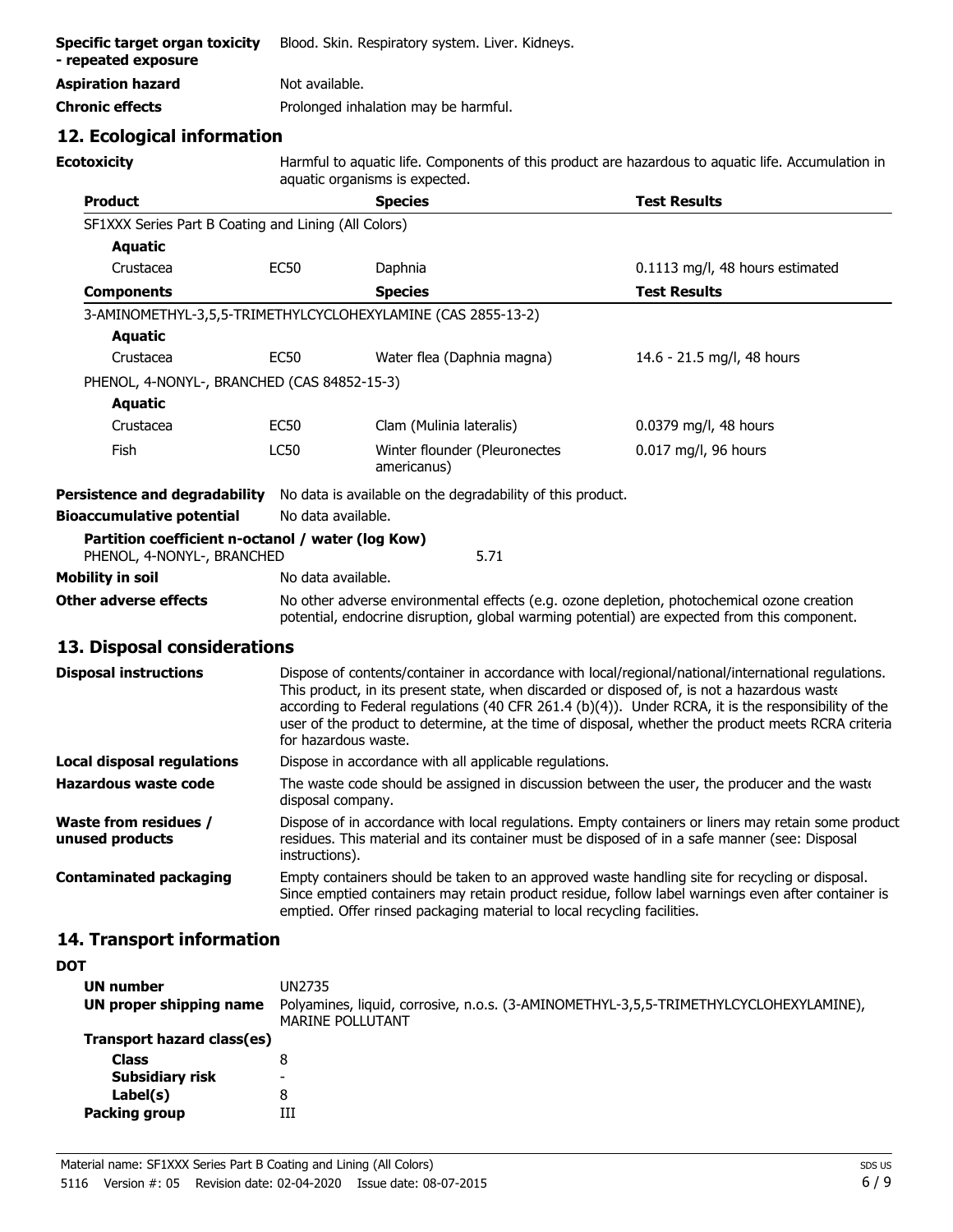| <b>Environmental hazards</b>                                                                  |                                                                                                       |
|-----------------------------------------------------------------------------------------------|-------------------------------------------------------------------------------------------------------|
| <b>Marine pollutant</b>                                                                       | Yes                                                                                                   |
| <b>Special precautions for</b><br>user                                                        | Not available.                                                                                        |
| <b>Special provisions</b>                                                                     | IB3, T4, TP1                                                                                          |
| <b>Packaging exceptions</b>                                                                   | 154                                                                                                   |
| Packaging non bulk                                                                            | 203                                                                                                   |
| <b>Packaging bulk</b>                                                                         | 241                                                                                                   |
| <b>IATA</b>                                                                                   |                                                                                                       |
| <b>UN number</b>                                                                              | <b>UN3082</b>                                                                                         |
| <b>UN proper shipping name</b>                                                                | Environmentally hazardous substance, liquid, n.o.s. (PHENOL, 4-NONYL-, BRANCHED)                      |
| Transport hazard class(es)                                                                    |                                                                                                       |
| <b>Class</b>                                                                                  | 9                                                                                                     |
| <b>Subsidiary risk</b>                                                                        | $\overline{a}$                                                                                        |
| <b>Packing group</b><br><b>Environmental hazards</b>                                          | Ш                                                                                                     |
| <b>ERG Code</b>                                                                               | Yes<br>91                                                                                             |
|                                                                                               | Not available.                                                                                        |
| <b>Special precautions for</b><br>user                                                        |                                                                                                       |
| <b>Other information</b>                                                                      |                                                                                                       |
| Passenger and cargo<br>aircraft                                                               | Allowed with restrictions.                                                                            |
| <b>Cargo aircraft only</b>                                                                    | Allowed with restrictions.                                                                            |
| <b>IMDG</b>                                                                                   |                                                                                                       |
| <b>UN number</b>                                                                              | <b>UN3082</b>                                                                                         |
| <b>UN proper shipping name</b>                                                                | ENVIRONMENTALLY HAZARDOUS SUBSTANCE, LIQUID, N.O.S. (PHENOL, 4-NONYL-,<br>BRANCHED), MARINE POLLUTANT |
| Transport hazard class(es)                                                                    |                                                                                                       |
| <b>Class</b>                                                                                  | 9                                                                                                     |
| <b>Subsidiary risk</b>                                                                        |                                                                                                       |
| <b>Packing group</b>                                                                          | III                                                                                                   |
| <b>Environmental hazards</b>                                                                  |                                                                                                       |
| <b>Marine pollutant</b>                                                                       | Yes                                                                                                   |
| <b>EmS</b>                                                                                    | F-A, S-F                                                                                              |
| <b>Special precautions for</b><br>user                                                        | Not available.                                                                                        |
| Transport in bulk according to Not available.<br>Annex II of MARPOL 73/78<br>and the IBC Code |                                                                                                       |
| <b>DOT</b>                                                                                    |                                                                                                       |

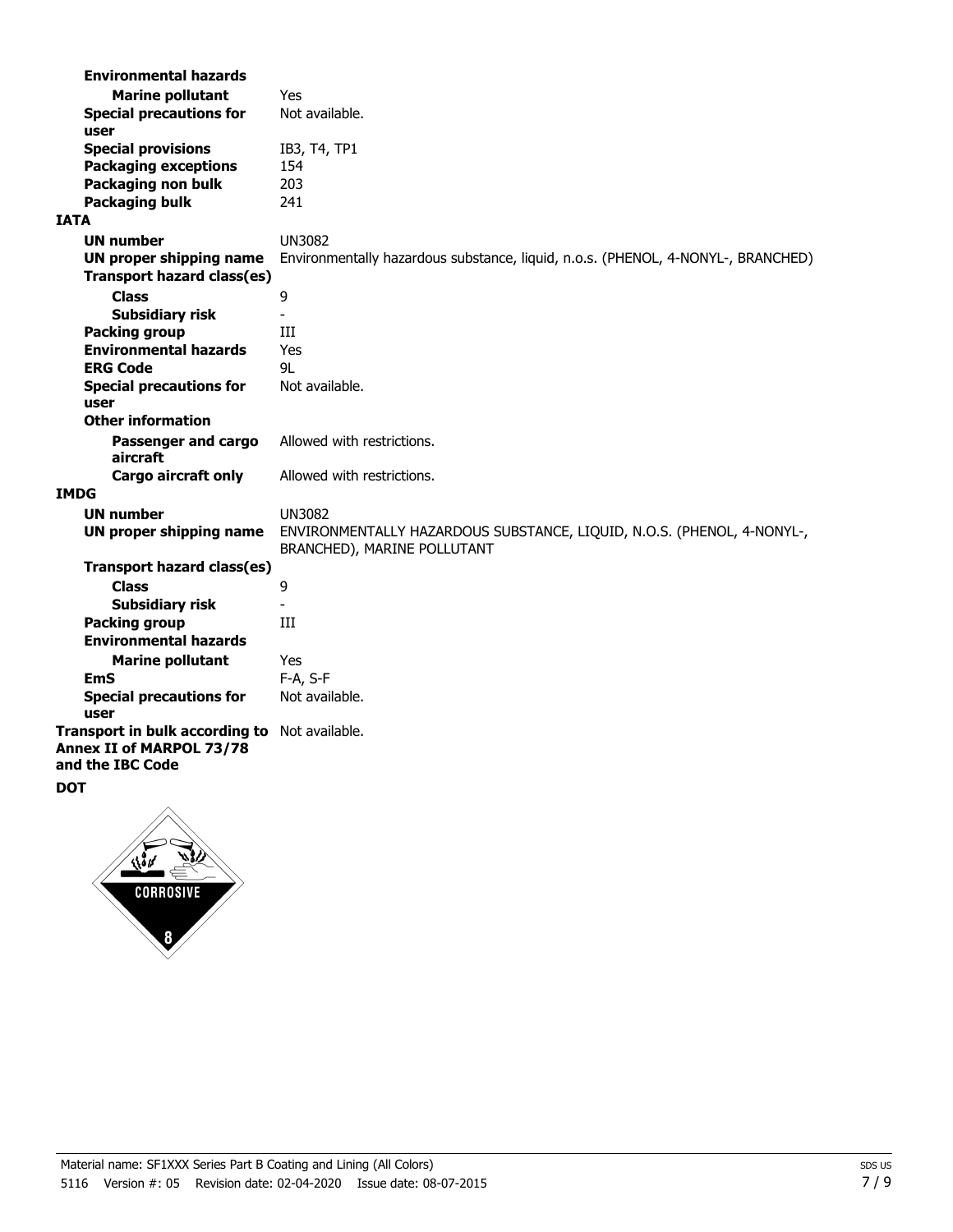#### **IATA; IMDG**



#### **Marine pollutant**



### **15. Regulatory information**

**US federal regulations**

This product is a "Hazardous Chemical" as defined by the OSHA Hazard Communication Standard, 29 CFR 1910.1200. CERCLA/SARA Hazardous Substances - Not applicable.

All components are on the U.S. EPA TSCA Inventory List.

| TSCA Section 12(b) Export Notification (40 CFR 707, Subpt. D)                    |                                                              |                   |                                                                 |  |
|----------------------------------------------------------------------------------|--------------------------------------------------------------|-------------------|-----------------------------------------------------------------|--|
|                                                                                  | PHENOL, 4-NONYL-, BRANCHED (CAS 84852-15-3)                  |                   | 1.0 % One-Time Export Notification only.                        |  |
| <b>TSCA Chemical Action Plans, Chemicals of Concern</b>                          |                                                              |                   |                                                                 |  |
|                                                                                  | PHENOL, 4-NONYL-, BRANCHED (CAS 84852-15-3)                  |                   | Nonylphenol (NP) and Nonylphenol Ethoxylates (NPEs) Action Plan |  |
| <b>CERCLA Hazardous Substance List (40 CFR 302.4)</b>                            |                                                              |                   |                                                                 |  |
| Not listed.                                                                      |                                                              |                   |                                                                 |  |
| <b>SARA 304 Emergency release notification</b>                                   |                                                              |                   |                                                                 |  |
| Not regulated.                                                                   |                                                              |                   |                                                                 |  |
| OSHA Specifically Regulated Substances (29 CFR 1910.1001-1052)                   |                                                              |                   |                                                                 |  |
| Not regulated.                                                                   |                                                              |                   |                                                                 |  |
| Superfund Amendments and Reauthorization Act of 1986 (SARA)                      |                                                              |                   |                                                                 |  |
| <b>SARA 302 Extremely hazardous substance</b>                                    |                                                              |                   |                                                                 |  |
| Not listed.                                                                      |                                                              |                   |                                                                 |  |
| <b>SARA 311/312</b>                                                              | Yes                                                          |                   |                                                                 |  |
| <b>Hazardous chemical</b>                                                        |                                                              |                   |                                                                 |  |
| <b>Classified hazard</b>                                                         | Acute toxicity (any route of exposure)                       |                   |                                                                 |  |
| categories                                                                       | Skin corrosion or irritation                                 |                   |                                                                 |  |
|                                                                                  | Serious eye damage or eye irritation                         |                   |                                                                 |  |
|                                                                                  | Respiratory or skin sensitization<br>Germ cell mutagenicity  |                   |                                                                 |  |
|                                                                                  | Reproductive toxicity                                        |                   |                                                                 |  |
|                                                                                  | Specific target organ toxicity (single or repeated exposure) |                   |                                                                 |  |
| <b>SARA 313 (TRI reporting)</b>                                                  |                                                              |                   |                                                                 |  |
| <b>Chemical name</b>                                                             |                                                              | <b>CAS number</b> | % by wt.                                                        |  |
| PHENOL, 4-NONYL-, BRANCHED                                                       |                                                              | 84852-15-3        | $10 - 30$                                                       |  |
| Other federal regulations                                                        |                                                              |                   |                                                                 |  |
| Clean Air Act (CAA) Section 112 Hazardous Air Pollutants (HAPs) List             |                                                              |                   |                                                                 |  |
| Not regulated.                                                                   |                                                              |                   |                                                                 |  |
| Clean Air Act (CAA) Section 112(r) Accidental Release Prevention (40 CFR 68.130) |                                                              |                   |                                                                 |  |
| Not regulated.                                                                   |                                                              |                   |                                                                 |  |